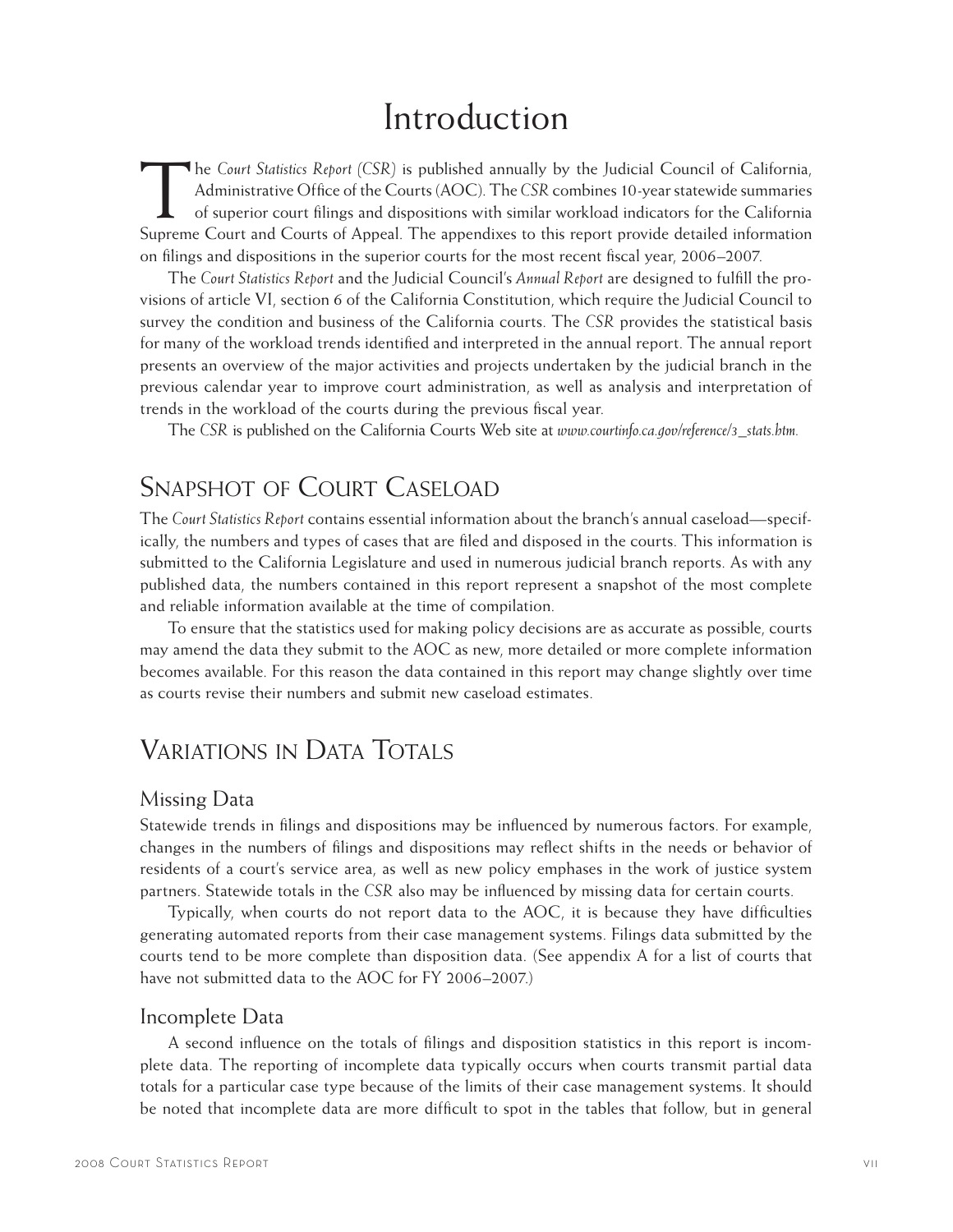they will cause downward shifts in the number of filings and dispositions. (Incomplete data for FY 2006–2007 are also detailed in appendix A.)

### Changes in Reporting Categories

When a court reviews its case management practices and the data that are reported to the AOC, it may determine that filings or disposition data should be categorized differently. While this process reflects a quality control system that is working to improve the accuracy of data submitted to the AOC, it also will create a shift in the number of filings or dispositions from one case type to another. On that basis, caution is advised in the interpretation of data when workload in related cases appears to have shifted but overall totals remain relatively stable.

### Variation in Local Business Practices

Data reported in the *CSR* are compiled in a data warehouse, the Judicial Branch Statistical Information System (JBSIS). Because many different case management systems are used in the courts, data must be "mapped" from local systems into the standard categories used for statewide reporting. One essential function of JBSIS is to standardize the basic definitions of case types and case events across all courts in California. Another important component of JBSIS is the transmission of court data through different methods—manual reports, automated JBSIS reports, and increasingly, the California Court Case Management System (CCMS)—and the warehousing of this data in a structure that is comparable from one court to another.

Maintaining quality control over the data contained in the JBSIS data warehouse involves:

- Training court staff on the standards for the classification, entry, and reporting of data;
- Providing information to the courts for resolving technical questions associated with data definitions and data mapping;
- Developing and adopting a new case management system infrastructure in the court; and
- Documenting and disseminating information related to changes in the ways that courts define or report data.

Although a growing number of courts now transmit their data electronically from the case management system to the AOC, there continue to be differences among superior courts' case processing and other business practices that reflect the histories of individual courts and the unique needs of the communities they serve. These differences may influence the ways in which superior courts report data to the AOC. On that basis, while the filings and disposition data reported by any one court are largely comparable to data from other courts, some local variations in the classification and reporting of cases still occur.

## STATISTICAL OVERVIEW

Following are summaries of filings and dispositions for the Supreme Court, the Courts of Appeal, and the superior courts.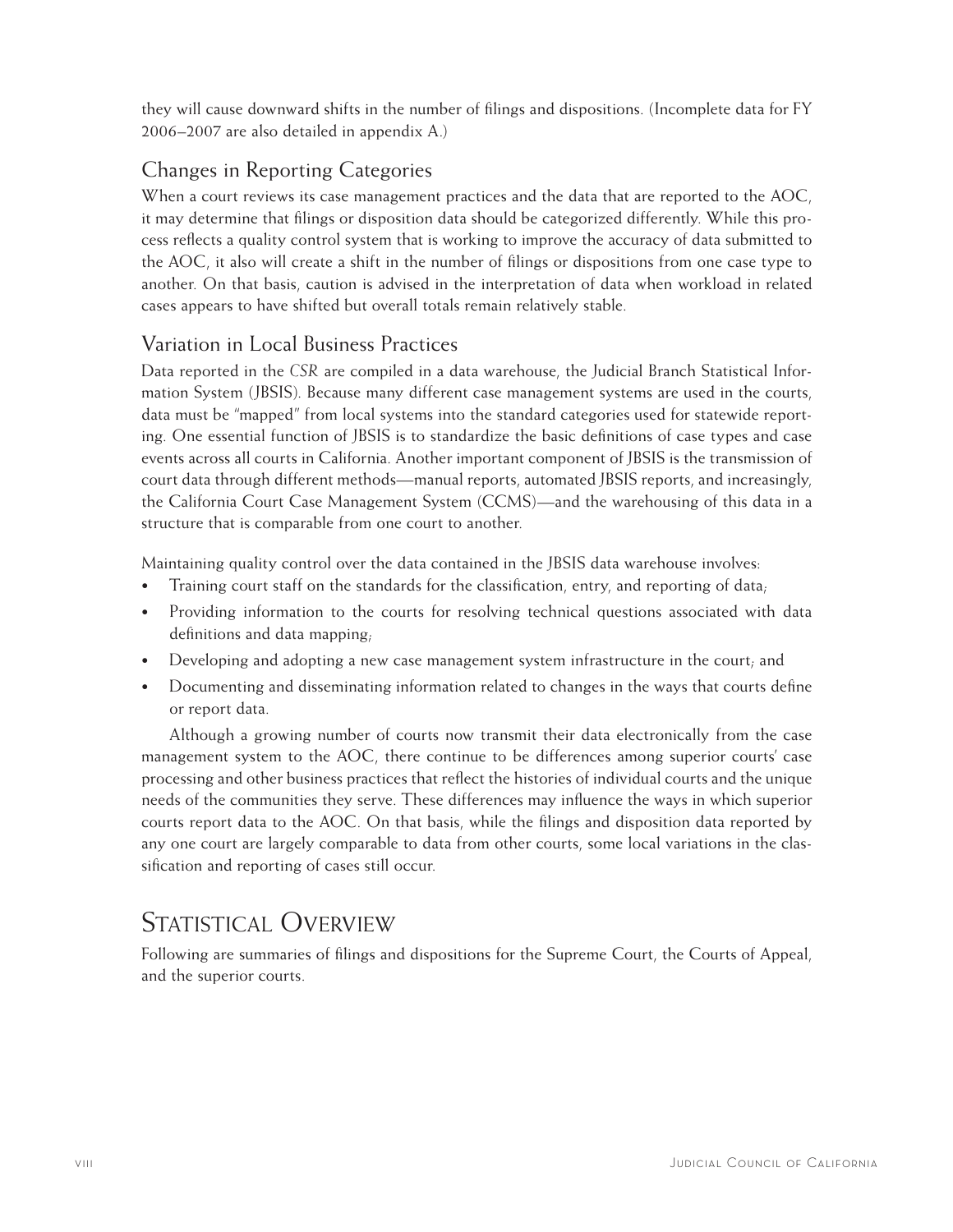#### Supreme Court

- The court issued 113 written opinions in FY 2006–2007.
- Filings for the California Supreme Court totaled 8,988, and dispositions totaled 9,247 in FY 2006–2007.
- • Automatic appeals arising out of judgments of death totaled 17 cases, and dispositions of automatic appeals numbered 23 in FY 2006–2007.
- • Habeas corpus filings arising out of related automatic appeals totaled 33, and dispositions of such matters totaled 31 in FY 2006–2007.
- Petitions seeking review following Court of Appeal decisions in appeals and writs totaled 5,108 in FY 2006–2007, while dispositions of such petitions totaled 4,930 in the same year.
- Original petitions for writ relief filed in the Supreme Court totaled 3,172 in FY 2006–2007, while dispositions of this type totaled 3,566 during the same period.
- Within the category of original petitions for writ relief, 2,782 criminal, noncapital, habeas corpus petitions were filed and 3,188 criminal, noncapital, habeas corpus petitions were disposed in FY 2006–2007.
- The Supreme Court ordered 19 Court of Appeal opinions depublished in FY 2006–2007.

#### Courts of Appeal

- Filings for the Courts of Appeal totaled 24,934 in FY 2006–2007. This figure is composed of 15,527 notices of appeal and 9,407 original proceedings.
- Filings of notices of appeal included 6,508 criminal cases, 6,116 civil cases, and 2,903 juvenile cases. Filings of original proceedings included 6,195 criminal matters, 2,488 civil matters, and 724 juvenile matters.1
- Dispositions in the Courts of Appeal totaled 24,536 in FY 2006–2007. Of these dispositions, 15,381 were appeals, and 9,155 were original proceedings.
- Dispositions of appeals by written opinion totaled 10,560, and appeals disposed without written opinion totaled 4,821 in FY 2006–2007. Dispositions of original proceedings by written opinion totaled 768, and appeals disposed without written opinion totaled 8,387 in FY 2006–2007.
- Of the cases disposed by written opinion in FY 2006–2007, 8,538 were affirmed, 1,168 were reversed, and 323 were dismissed.
- Statewide, 9 percent of Court of Appeal majority opinions were published in FY 2006–2007.

#### Superior Courts

Superior court case filings across all case categories totaled 9,458,064, and dispositions totaled 7,886,912 in FY 2006–2007.

Within these aggregate numbers, the following totals in major case categories were recorded.

Civil filings totaled  $1,461,111$ , and civil dispositions totaled  $1,286,517$  in FY 2006–2007.

<sup>&</sup>lt;sup>1</sup>Note that, while family law filings are reported as a separate category in the superior courts, these cases are grouped under the general heading of civil law in the appellate courts.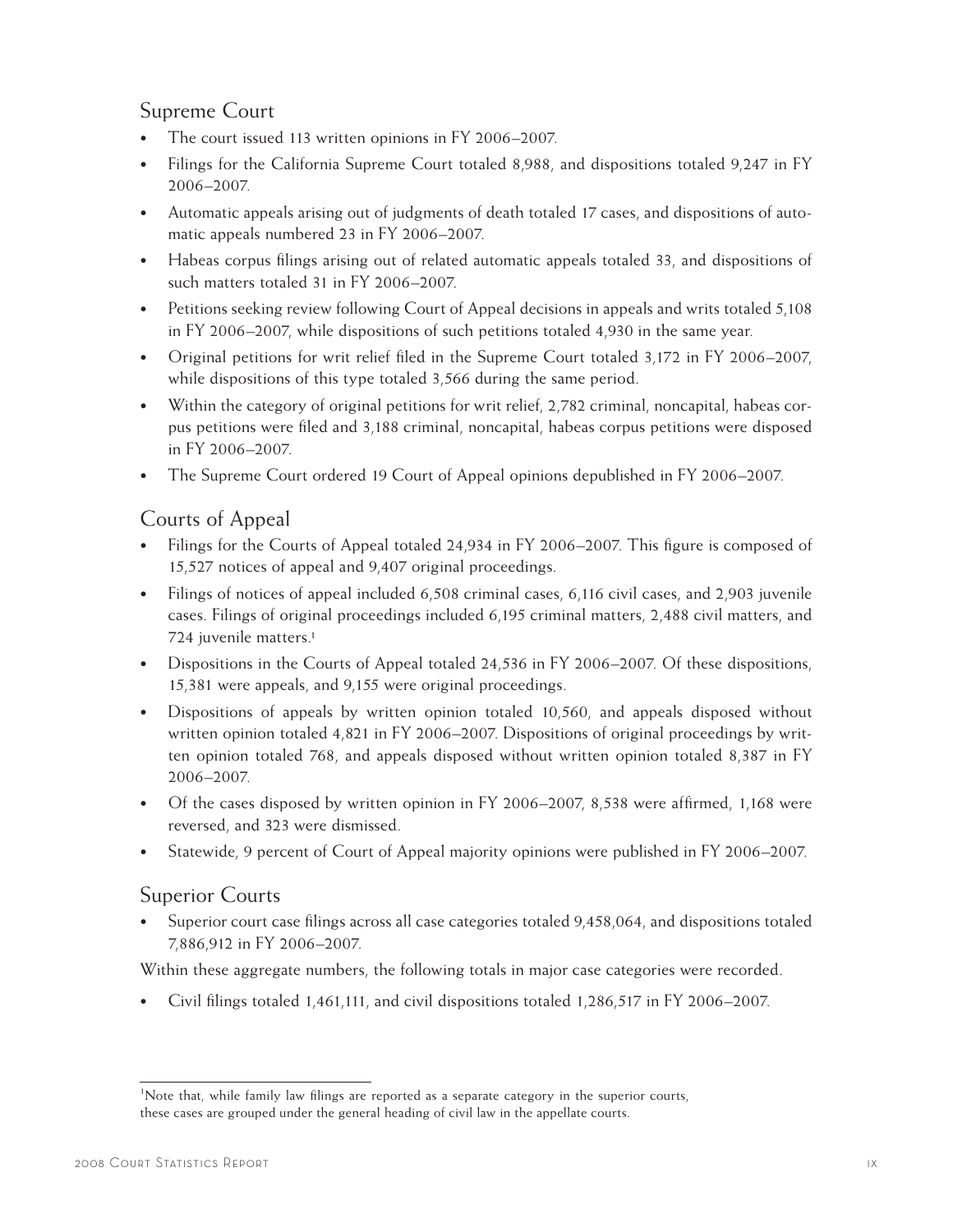- Criminal filings totaled 7,817,052, and criminal dispositions totaled 6,446,615 in FY 2006–2007.
- Juvenile filings totaled 149,434, and juvenile dispositions totaled 125,526 in FY 2006–2007.
- Family filings totaled 460,456, and family dispositions totaled 376,144 in FY 2006–2007.
- Appeal filings in the superior courts totaled 4,235, and appeal dispositions in these courts totaled 4,529 in FY 2006–2007.
- Civil unlimited cases reached disposition at the following pace in FY 2006–2007: 68 percent were disposed within 12 months, 85 percent within 18 months, and 92 percent within 24 months. Civil limited cases reached disposition at a somewhat faster pace, with 93 percent disposed within 12 months, 97 percent within 18 months, and 98 percent within 24 months.
- Criminal cases involving felonies reached disposition at the following pace in FY 2006–2007: 57 percent were disposed in less than 30 days, 66 percent were disposed in less than 45 days, 80 percent were disposed in less than 90 days, and 91 percent were disposed in less than 12 months.
- A total of 11,549 jury trials were conducted across the state during FY 2006–2007. This represents about 5.3 trials per judicial position equivalent.

## The California Court System

The vast majority of cases in the California courts begin in one of the 58 superior, or trial, courts, which reside in each of the state's 58 counties. With facilities in more than 450 locations, these courts hear both civil and criminal cases, as well as family, probate, and juvenile cases. The equivalent of more than 2,000 judicial positions address the full range of cases heard each year by the superior courts. The trial courts report summaries of their case filing counts to the AOC. Those counts are reported here in aggregate form.

The next level of judicial authority within the state's judicial branch resides with the Courts of Appeal. Most of the cases that come before the Courts of Appeal involve the review of a superior court decision that is being contested by a party to the case. The Legislature has divided the state geographically into six appellate districts, each containing a Court of Appeal. Currently, 105 appellate justices preside in nine locations in the state to hear matters brought for review. Totals of Court of Appeal case filings are forwarded to the AOC; these are summarized in the tables that follow.

The Supreme Court sits at the apex of authority in the state's judicial system, and as such it may review decisions of the Courts of Appeal in order to settle important questions of law and ensure that the law is applied uniformly. The Supreme Court has considerable discretion in deciding which decisions to review, but it must review any case in which a trial court has imposed the death penalty. The Supreme Court sends the AOC its annual case filing figures, which are reported here in summary form.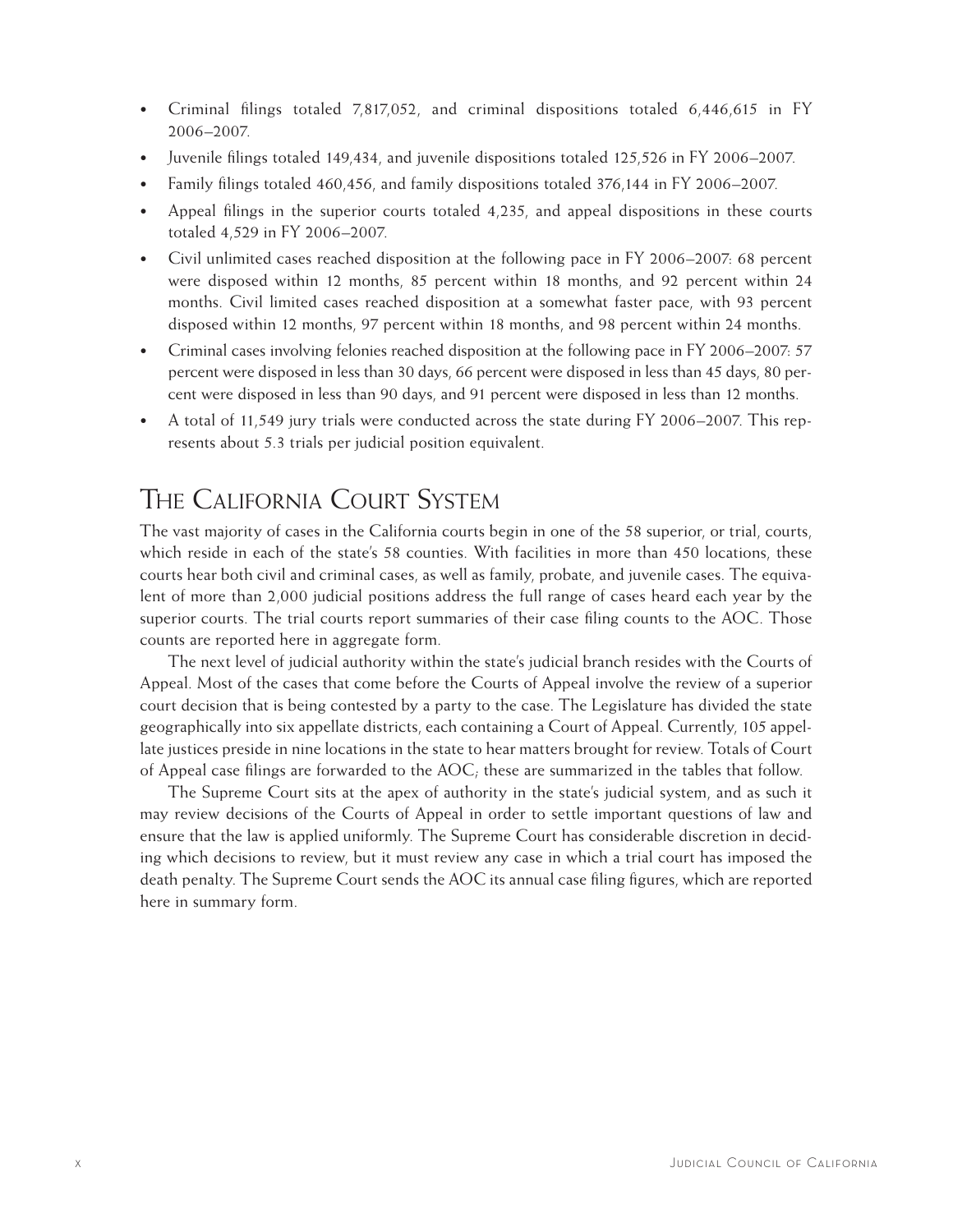# *CSR* Terminology and Counting Rules for Filings

Technical definitions of most *CSR* terms can be found in the appendixes. Some core definitions are presented here in more detail.

#### Supreme Court and Courts of Appeal

Appeal. An appeal is a proceeding undertaken to have a decision reconsidered by bringing it from a lower to a higher court of authority. A notice of appeal is a written notification that is filed with a superior court and is intended to initiate the appeal of a judgment to a higher court. A fully briefed appeal is one in which all briefs have been filed with the court. Dismissal of an appeal involves the termination of a case for reasons other than its merit. An appeal that is awaiting a final decision is said to be pending. A notice of appeal is counted as a new filing.

Record of appeal. A record of appeal is the compilation of documents and transcripts associated with a given trial court case that is under review by an appellate court. The record is a component of a new appellate case and as such is not counted separately from the initial appeal.

Automatic appeal. An automatic appeal is the appeal of a death sentence. This type of appeal is unique because it moves directly from a trial court to the Supreme Court without first being reviewed by one of the Courts of Appeal. Like other types of appeals, an automatic appeal is counted as a new filing.

**ORIGINAL PROCEEDING.** An original proceeding is an action filed and heard for the first time in an appellate court. This action is not an appeal, rather, it is ordinarily a petition for a writ. Examples of original proceedings include a writ of mandamus, which instructs a lower court to perform mandatory duties correctly; a writ of prohibition, or an order that forbids certain actions; and a writ of habeas corpus, which may be issued to bring a party before the court. An original proceeding is counted as a single new filing.

PETITION FOR A WRIT OF HABEAS CORPUS. A petition for the issuance of a writ of habeas corpus is typically filed to contest the legality of a party's imprisonment. A single habeas corpus petition may be filed simultaneously in any superior court and any appellate court. This writ is counted as a new filing.

WRITTEN OPINION. A written opinion is a statement explaining an appellate court's final judgment in a case. The written opinion includes a statement of the legal facts in the case, relevant points of law, and the rationale for the decision. Written opinions may or may not accompany final judgments and are not counted separately from case filings in tracking workload.

Case reversal. A reversal is the overturning of a lower court's decision by an appellate court. For purposes of tracking workload, case reversals are not counted separately from dispositions because a reversal is simply descriptive of the outcome of the appeal.